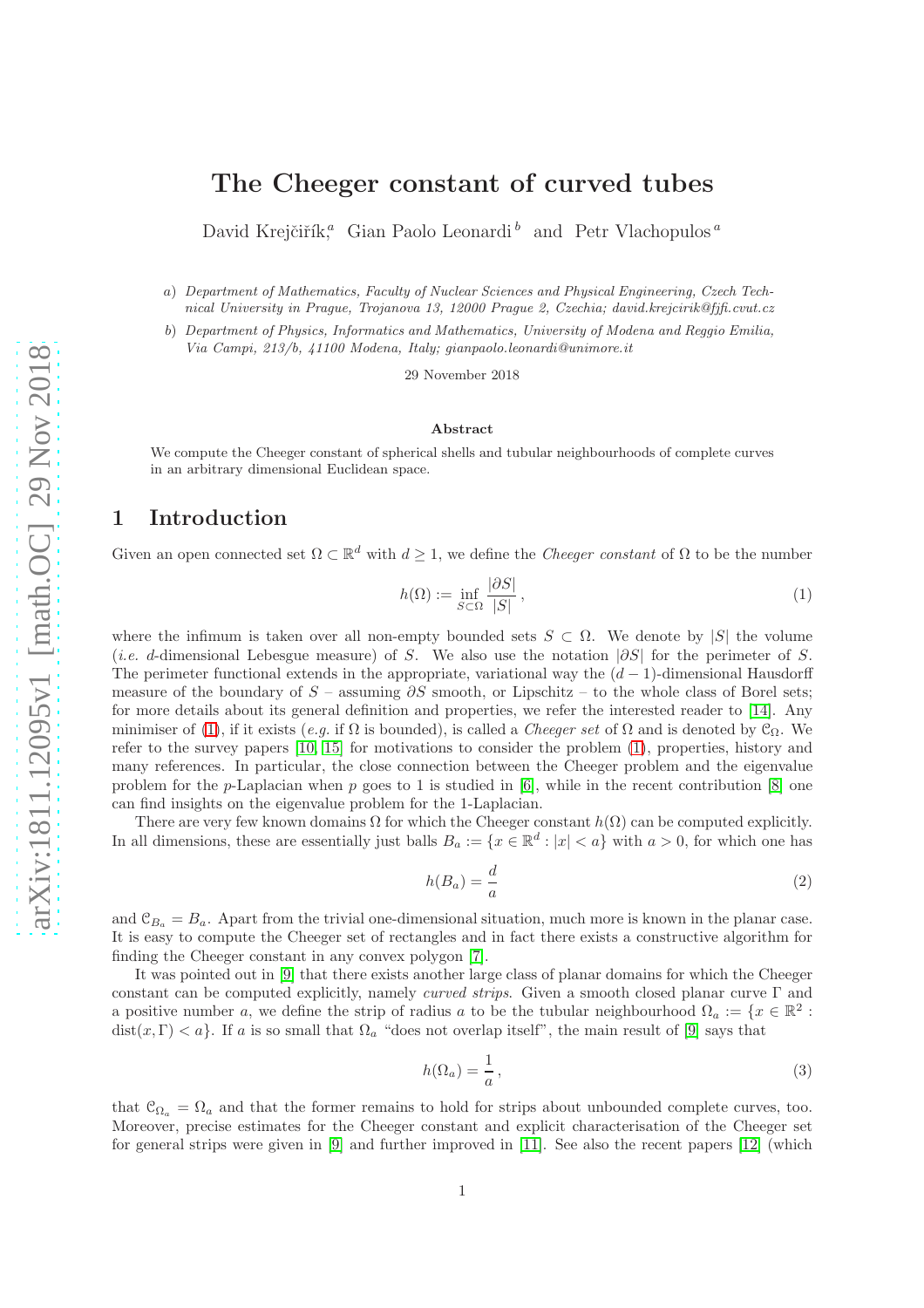contains a characterisation of the maximal Cheeger set within a Jordan domain of the Euclidean plane) and [\[13\]](#page-5-6) (where, motivated by capillarity-related issues, two nontrivial examples of minimal Cheeger sets in the plane are constructed).

It is frustrating that already a three-dimensional cube does not admit an explicitly known Cheeger constant and there is no explicit analytical description of its Cheeger set (see [\[5,](#page-4-3) Open Problem 1]). In general, much less is known about the Cheeger problem [\(1\)](#page-0-0) in higher dimensions.

In this paper we prove that curved tubes and spherical shells are the unique Cheeger sets of themselves (in other words, they are minimal with respect to inclusion, hence we shall also refer to them as minimal Cheeger sets from now on). The fact that a d-dimensional tubular neighbourhood of a closed curve is a minimal Cheeger set corresponds to a higher-dimensional version of the main result of [\[9\]](#page-5-3). Given a closed smooth curve  $\Gamma$  in  $\mathbb{R}^d$  with  $d \geq 2$ , we introduce a *curved tube* by

<span id="page-1-0"></span>
$$
\Omega_a := \{ x \in \mathbb{R}^d : \operatorname{dist}(x, \Gamma) < a \}. \tag{4}
$$

We say that  $\Omega_a$  does not overlap itself if the map  $\Gamma \times (0, a) \ni (q, t) \mapsto q + t N(q)$  induces a smooth diffeomorphism for any smooth normal vector field N along Γ. Since Γ is compact, this condition holds for all sufficiently small a. Then our first result reads as follows.

<span id="page-1-2"></span>**Theorem 1.** Given a closed smooth curve  $\Gamma$  in  $\mathbb{R}^d$  with  $d \geq 2$  and a positive number a, let  $\Omega_a$  be defined by [\(4\)](#page-1-0). If a is so small that  $\Omega_a$  does not overlap itself, then

<span id="page-1-1"></span>
$$
h(\Omega_a) = \frac{d-1}{a} \tag{5}
$$

and  $\mathcal{C}_{\Omega_a} = \Omega_a$ .

Comparing  $(5)$  with  $(2)$ , we see that the Cheeger constant in a d-dimensional curved tube of radius a equals the Cheeger constant of the  $(d-1)$ -dimensional ball of the same radius. It is worth noticing that (contrary to the first eigenvalue of the Dirichlet Laplacian in  $\Omega_a$ , which highly depends on the geometry of Γ) the shape of the underlying manifold  $\Gamma$  has no influence on the value of the Cheeger constant (which can be interpreted as the first eigenvalue of the non-linear 1-Laplacian).

We now state our second result about spherical shells.

<span id="page-1-3"></span>**Theorem 2.** Given two positive radii  $r < R$ , the spherical shell  $A_{r,R} := \{x \in \mathbb{R}^d : r < |x| < R\}$  is a minimal Cheeger set, and

$$
h(A_{r,R}) = d \frac{R^{d-1} + r^{d-1}}{R^d - r^d}.
$$
\n(6)

This theorem extends the result of [\[1,](#page-4-4) Sec. 11, Ex. 4] for annuli to higher dimensions. Notice that our Theorems [1](#page-1-2) and [2](#page-1-3) coincide in the special case when  $\Gamma$  is a circle and  $d = 2$ . It is a challenging open problem to determine the Cheeger constant of tubular neighbourhoods of general submanifolds of  $\mathbb{R}^d$ .

# 2 The Proofs

Although [\(5\)](#page-1-1) appears to be a natural generalisation of [\(3\)](#page-0-2) to higher dimensions, the strategy of proof that we adopt here for both Theorems [1](#page-1-2) and [2](#page-1-3) substantially differs from the one presented in [\[9\]](#page-5-3). The latter was essentially based on the fact that taking the convex hull of a planar domain simultaneously enlarges the area and reduces the perimeter. Since this property is unavailable in higher dimensions, here we replace the reasoning by an argument based on "test vector fields" (cf. [\[4,](#page-4-5) Prop. 1]).

<span id="page-1-4"></span>**Proposition 1.** Let  $\Omega \subset \mathbb{R}^d$  be an open connected set. If there exist a smooth vector field  $V : \Omega \to \mathbb{R}^d$ satisfying the pointwise inequalities

$$
|V| \le 1 \qquad and \qquad \text{div}\,V \ge c \tag{7}
$$

in  $\Omega$  with some  $c \in \mathbb{R}$ , then  $h(\Omega) \geq c$ .

Clearly, the proposition can be used to obtain lower bounds to the Cheeger constant. Upper bounds can be obtained more straightforwardly by using suitable "test domains" in [\(1\)](#page-0-0).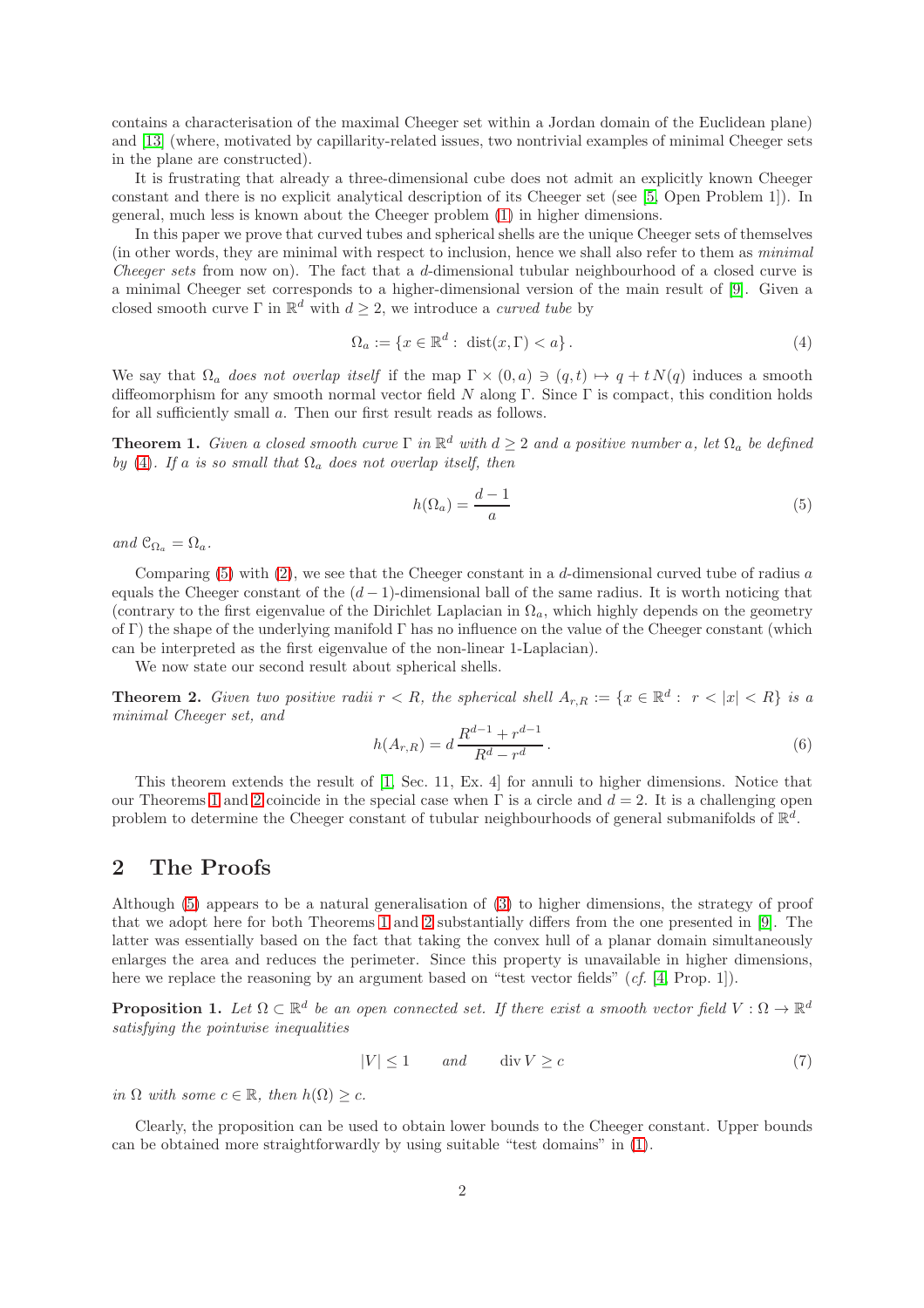## <span id="page-2-4"></span>2.1 Proof of Theorem [1:](#page-1-2) the upper bound

To show that  $h(\Omega_a)$  can be bounded from above by the right-hand side of [\(5\)](#page-1-1), we use the whole tube  $\Omega_a$ as a test domain in [\(1\)](#page-0-0). To this aim, we first need to establish some basic facts about the geometry of curved tubes.

Since we assume that  $\Omega_a$  does not overlap itself, necessarily  $\Gamma$  is an embedded submanifold of  $\mathbb{R}^d$ . Let us parameterise  $\Gamma \subset \mathbb{R}^d$  locally by a smooth map  $\gamma: I \to \mathbb{R}^d$ , where  $I \subset \mathbb{R}$  is an open interval. In particular,  $\gamma(s) \in \Gamma$  for all  $s \in I$ . Without loss of generality, we can assume that  $\gamma$  is unit-speed, *i.e.*  $|\dot{\gamma}(s)| = 1$  for all  $s \in I$ . We denote by  $e_1 := \dot{\gamma}$  and  $\kappa := |\ddot{\gamma}|$ , the tangent vector field and curvature of Γ, respectively.

Note that we allow curves for which the curvature may vanish on a subset of  $I$ . For such curves, the usual Frenet frame may not exist. In any case, however, there exists a frame defined by parallel transport (cf. [\[2\]](#page-4-6)). More specifically, there exist smooth maps  $e_2, \ldots, e_d : I \to \mathbb{R}^d$  and  $\kappa_1, \ldots, \kappa_{d-1} : I \to \mathbb{R}$  such that  $|e_{\mu}(s)| = 1$  for all  $s \in I, \mu \in \{2, ..., d\}$  and

<span id="page-2-0"></span>
$$
\begin{pmatrix} e_1 \\ e_2 \\ \vdots \\ e_d \end{pmatrix} = \begin{pmatrix} 0 & \kappa_1 & \dots & \kappa_{d-1} \\ -\kappa_1 & 0 & \dots & 0 \\ \vdots & \vdots & \ddots & \vdots \\ -\kappa_{d-1} & 0 & \dots & 0 \end{pmatrix} \begin{pmatrix} e_1 \\ e_2 \\ \vdots \\ e_d \end{pmatrix} . \tag{8}
$$

One has  $\kappa^2 = \kappa_1^2 + \cdots + \kappa_{d-1}^2$ . Note that  $\{e_1, \ldots, e_d\}$  is an orthonormal vector field along  $\Gamma$  and that the vectors  $e_2, \ldots, e_d$  forms a basis of the normal bundle.

We locally parameterise  $\Omega_a$  by the Fermi coordinates

$$
\phi: I \times D_a \to \mathbb{R}^d,
$$
  

$$
(s, t) \mapsto \gamma(s) + t_\mu e_\mu(s),
$$

where  $D_a := \{t \in \mathbb{R}^{d-1} : |t| < a\}$  is the  $(d-1)$ -dimensional ball,  $t := (t_2, \ldots, t_d)$  and the Einstein summation convention is assumed, with the range of Greek indices being  $2, \ldots, d$ . Using the formula  $(8)$ , one easily finds that the metric  $G := \nabla \phi \cdot (\nabla \phi)^{\mathsf{T}}$  acquires the diagonal form  $G = \text{diag}(f^2, 1, \ldots, 1)$  with the Jacobian

$$
f(s,t) = 1 - \kappa_{\mu}(s) t_{\mu}.
$$

The condition that  $\Omega_a$  does not overlap itself in particular requires that the Jacobian is positive. A sufficient condition for the latter is that  $a||\kappa||_{\infty} < 1$ , where  $||\cdot||_{\infty}$  denotes the supremum norm.

Now we can compute the volume of the piece  $\Omega_a^I := \phi(I \times D_a)$  of  $\Omega_a$ . More generally, for every  $r \in (0, a]$ , we have

<span id="page-2-1"></span>
$$
|\Omega_r^I| = \int_I \int_{D_r} f(s, t) dt ds = \int_I \int_{D_r} 1 dt ds = |I||D_r|,
$$
\n(9)

where the second equality follows by the fact that 0 is the centre of mass of  $D_r$ , so that  $\int_{D_r} t dt = 0$ . Here |I| and  $|D_r|$  denote the length of the interval I and volume of the ball  $D_r$ , respectively.

Let  $|\partial\Omega_r^I|$  denote the  $(d-1)$ -dimensional Hausdorff measure of the surface  $\phi(I \times \partial D_a)$ . Expressing  $|\partial\Omega_r^I|$  as the derivative of  $|\Omega_r^I|$  (*cf.* [\[3,](#page-4-7) Lem. 3.13]) and using the scaling  $|D_r| = r^{d-1}|D_1|$ , we get

<span id="page-2-2"></span>
$$
|\partial \Omega_r^I| = \frac{\mathrm{d}}{\mathrm{d}r} |\Omega_r^I| = (d-1)r^{d-2} |I||D_1| = \frac{d-1}{r} |I||D_r|.
$$
 (10)

Recalling that the curve Γ is parameterised by its arc-length via  $\gamma$ , the local formulae [\(9\)](#page-2-1) and [\(10\)](#page-2-2) yield the global identities

$$
|\Omega_a^I| = |\Gamma||D_a|
$$
 and  $|\partial \Omega_a| = \frac{d-1}{a} |\Gamma||D_a|$ .

Choosing  $S := \Omega_a$  in [\(1\)](#page-0-0), we therefore get the desired upper bound

<span id="page-2-3"></span>
$$
h(\Omega_a) \le \frac{d-1}{a} \,. \tag{11}
$$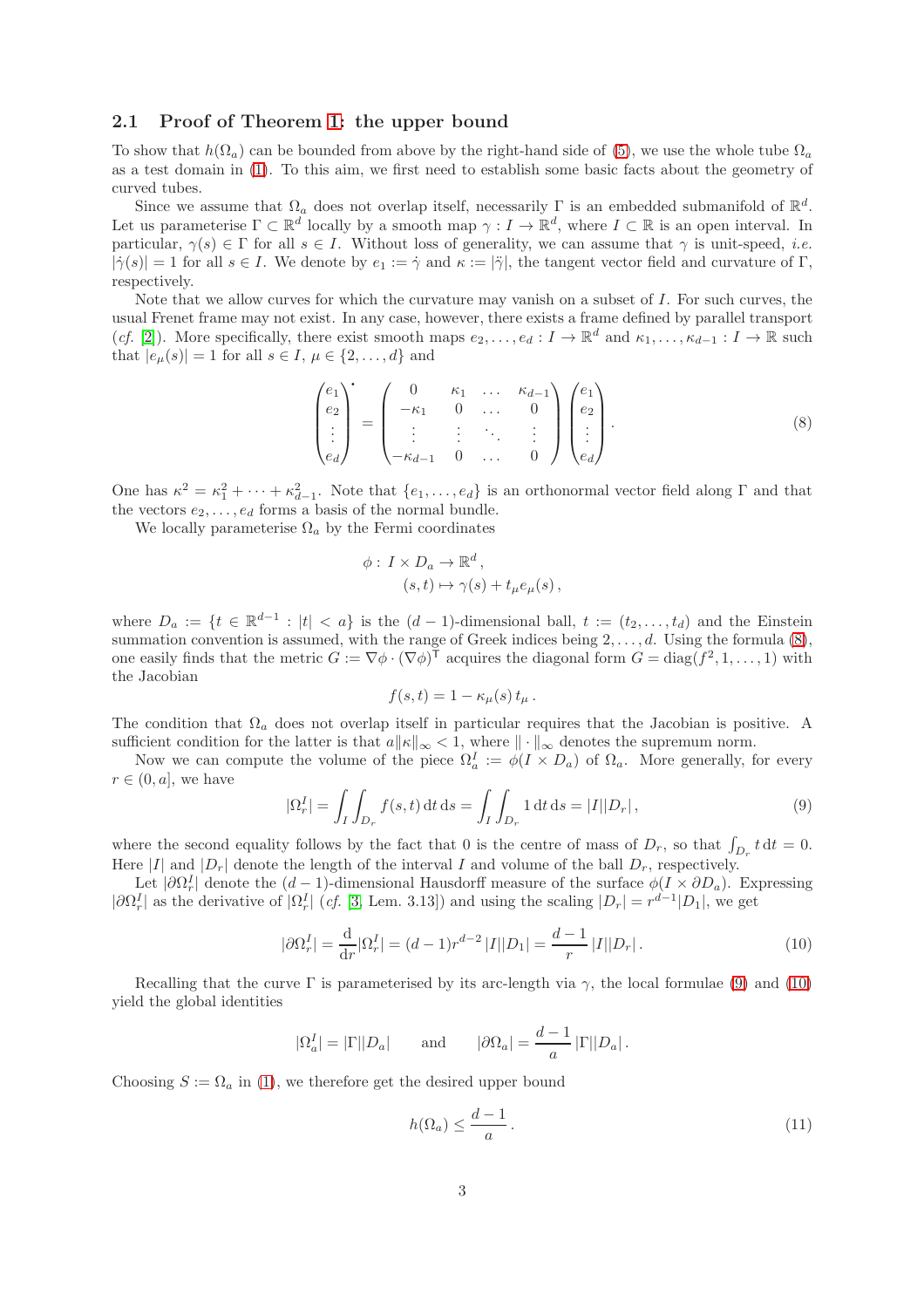### <span id="page-3-1"></span>2.2 Proof of Theorem [1:](#page-1-2) the lower bound

Now we employ a different local parameterisation of  $\Omega_a$ , namely,

$$
\tilde{\phi}: I \times U \to \mathbb{R}^d, (s, \theta) \mapsto \gamma(s) + a \sigma_k(\theta) e_k(s),
$$

where  $\sigma: U \to \mathbb{S}_{+}^{d-1} \subset \mathbb{R}^{d}$  is a parameterisation of the half-sphere  $\mathbb{S}_{+}^{d-1} := \{x \in \mathbb{R}^{d} : |x| = 1 \land x_{1} > 0\}$ and for  $\theta := (\theta_2, \ldots, \theta_d) \in U$  one can choose for instance the hyperspherical coordinates. Again, we assume the Einstein summation convention, with the range of Latin indices being  $1, \ldots, d$ . Using the formula [\(8\)](#page-2-0), one easily finds that the Jacobi matrix reads

$$
J := \nabla \tilde{\phi} = \begin{pmatrix} (1 - a \sigma_{\mu} \kappa_{\mu}) e_1 + a \sigma_1 \kappa_{\mu} e_{\mu} \\ a \partial_2 \sigma_k e_k \\ \vdots \\ a \partial_d \sigma_k e_k \end{pmatrix},
$$

where  $e_k$ 's are arranged as row vectors.

In order to get the same lower bound as the right-hand side of [\(11\)](#page-2-3), we employ Proposition [1.](#page-1-4) Our choice of the test vector field reads, locally,

<span id="page-3-0"></span>
$$
V(x) := \frac{x - \gamma(s)}{a} = \sigma_k(\theta) e_k(s), \qquad (12)
$$

where the relationship between  $x \in \mathbb{R}^d$  and  $(s, \theta) \in I \times U$  is given by  $x = \tilde{\phi}(s, \theta)$ . Clearly,  $|V| = 1$ . It remains to compute the divergence of  $V$ .

Employing the first equality of [\(12\)](#page-3-0), we have

$$
\operatorname{div} V = \frac{1}{a} \left( d - e_1 \cdot \nabla s \right) ,
$$

where s is understood as the first component of the inverse  $\tilde{\phi}^{-1}(x)$  and the gradient acts with respect to x. Using that  $|\sigma|^2 = 1$ , so that  $\sigma \cdot \partial_\mu \sigma = 0$  for every  $\mu \in \{2, \ldots, d\}$ , it is straightforward to check that

$$
J^{-1} = \left(\frac{\sigma_k e_k}{\sigma_1}, *_2, \dots, *_d\right),
$$

where  $e_k$ 's and  $*_u$ 's are arranged as column vectors and the explicit values of asterisks are not important for our purposes. Indeed, this formula is enough to conclude that

$$
\nabla s = \frac{\sigma_k \, e_k}{\sigma_1}
$$

and thus

$$
\operatorname{div} V = \frac{d-1}{a}.
$$

In view of Proposition [1,](#page-1-4) we therefore get the desired lower bound

<span id="page-3-2"></span>
$$
h(\Omega_a) \ge \frac{d-1}{a} \,. \tag{13}
$$

Recalling also [\(11\)](#page-2-3), we have just established [\(5\)](#page-1-1). Recalling in addition the way how [\(11\)](#page-2-3) was proved, we also have  $\mathcal{C}_{\Omega_a} = \Omega_a$ . This concludes the proof of Theorem [1.](#page-1-2)

**Remark 1** (Unbounded tubes). Let us consider the same definition [\(4\)](#page-1-0) with  $\Gamma$  being an unbounded complete curve. Then the same test vector field  $V$  as in Section [2.2](#page-3-1) yields the lower bound [\(13\)](#page-3-2). At the same time, choosing the test domain  $S := \phi(I \times D_a)$  in [\(1\)](#page-0-0) and following the (local) procedure of Section [2.1,](#page-2-4) we arrive

$$
h(\Omega_a) \le \frac{\frac{d-1}{a} |I||D_a| + 2|D_a|}{|I||D_a|}.
$$

Sending the length  $|I|$  to infinity, we finally get the validity of  $(5)$  even in this unbounded case. Note, however, that the infimum in [\(1\)](#page-0-0) is not achieved and there is no Cheeger set  $\mathcal{C}_{\Omega_a}$  now.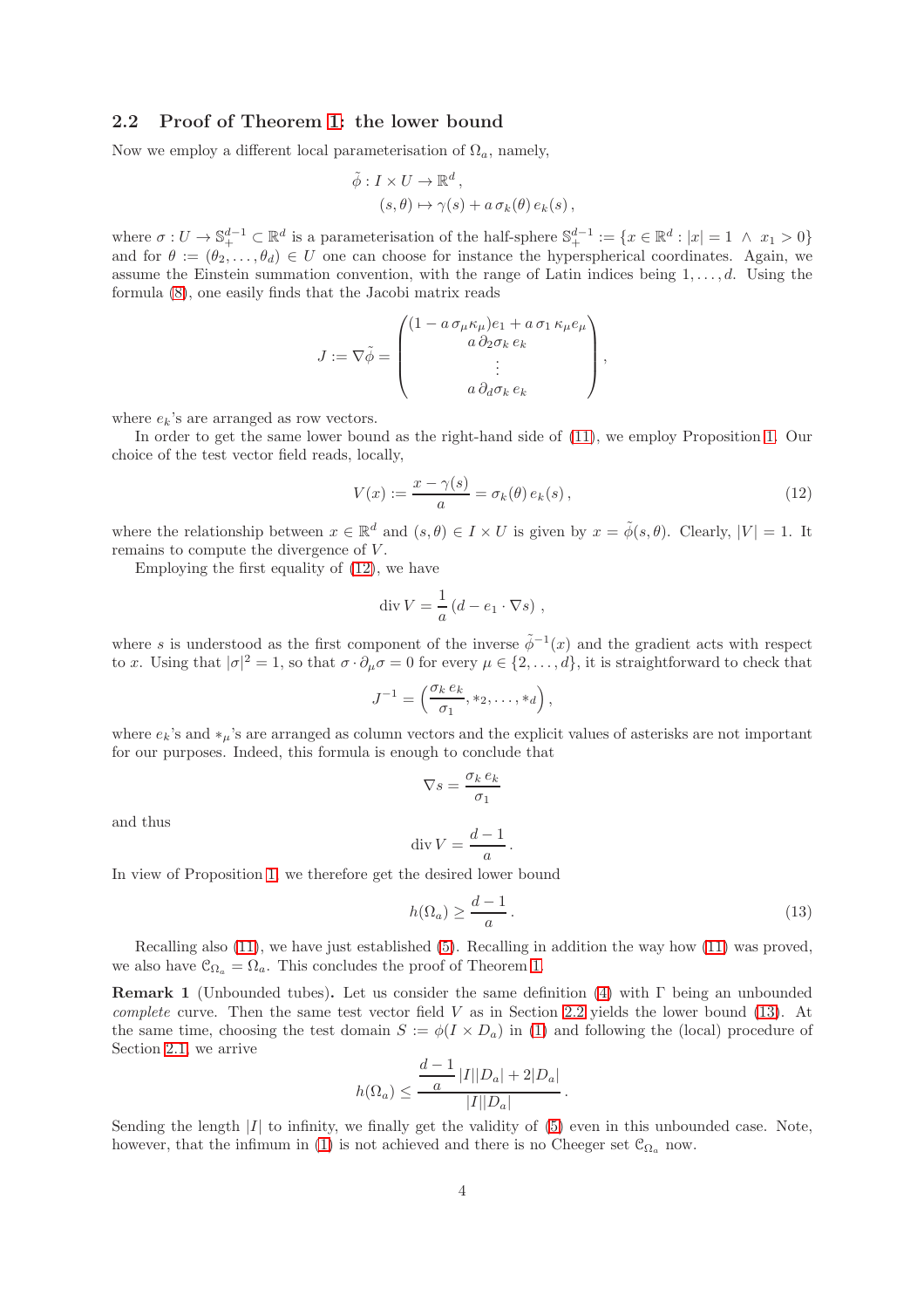# 2.3 Proof of Theorem [2](#page-1-3)

Let us denote by  $\omega_d$  the volume of an Euclidean ball of radius 1 in  $\mathbb{R}^d$ . Since

$$
|\partial A_{r,R}| = d\,\omega_d\,(R^{d-1} + r^{d-1}) \qquad \text{and} \qquad |A_{r,R}| = \omega_d\,(R^d - r^d)\,,
$$

we immediately obtain the upper bound

$$
h(A_{r,R}) \le \frac{|\partial A_{r,R}|}{|A_{r,R}|} = d \frac{R^{d-1} + r^{d-1}}{R^d - r^d}.
$$

In order to conclude the proof we only need to show the opposite inequality and discuss the equality case. As before, this will be accomplished by applying Proposition [1](#page-1-4) to a suitable vector field  $V$ , that is now defined as

$$
V(x) := f(|x|) x,
$$

where

$$
f(t) := C - (C r^d + r^{d-1}) t^{-d} \qquad \text{with} \qquad C := \frac{R^{d-1} + r^{d-1}}{R^d - r^d} \, .
$$

Notice that the function  $tf(t)$  is strictly increasing when  $t > 0$ , hence by easy computations we obtain  $Rf(R) = -rf(r) = 1$  and

$$
t |f(t)| < 1, \qquad \forall \, t \in (r, R).
$$

Then  $|V(x)| < 1$  for all  $r < |x| < R$ , and moreover  $V(x)$  agrees with the exterior unit normal on  $\partial A_{r,R}$ . On the other hand, we have

$$
\operatorname{div} V(x) = f'(|x|)|x| + df(|x|) = d(Cr^d + r^{d-1})|x|^{-d} + d(C - (Cr^d + r^{d-1})|x|^{-d}) = dC = \frac{|\partial A_{r,R}|}{|A_{r,R}|},
$$

hence by Proposition [1](#page-1-4) we obtain the required lower bound

$$
h(A_{r,R}) \ge d \frac{R^{d-1} + r^{d-1}}{R^d - r^d}.
$$

The uniqueness of the Cheeger set of  $A_{r,R}$  follows from the fact that  $|V(x)|$  is strictly less than 1 in  $A_{r,R}$ , hence the strict inequality

$$
|\partial A| > h(A_{r,R}) |A|
$$

holds for any measurable set  $A \subset A_{r,R}$ , for which both |A| and  $|A_{r,R} \setminus A|$  are strictly positive. This concludes the proof of Theorem [2.](#page-1-3)

### Acknowledgment

The research of D.K. was partially supported by the GACR grant No. 18-08835S and by FCT (Portugal) through project PTDC/MAT-CAL/4334/2014.

# References

- <span id="page-4-6"></span><span id="page-4-4"></span>[1] G. Bellettini, V. Caselles, and M. Novaga, *The total variation flow in*  $\mathbb{R}^N$ , J. Differential Equations 184 (2002), 475–525.
- <span id="page-4-7"></span>[2] R. L. Bishop, There is more than one way to frame a curve, The American Mathematical Monthly 82 (1975), 246–251.
- <span id="page-4-5"></span>[3] A. Gray, Tubes, Addison-Wesley Publishing Company, New York, 1990.
- [4] D. Grieser, The first eigenvalue of the Laplacian, isoperimetric constants, and the Max Flow Min Cut Theorem, Arch. Math. 87 (2006), 75–85.
- <span id="page-4-3"></span><span id="page-4-0"></span>[5] B. Kawohl, Two dimensions are easier, Arch. Math. **107** (2016), 423-428.
- [6] B. Kawohl and V. Fridman, Isoperimetric estimates for the first eigenvalue of the p-Laplace operator and the Cheeger constant, Comment. Math. Univ. Carolinae 44 (2003), 659–667.
- <span id="page-4-2"></span>[7] B. Kawohl and T. Lachand-Robert, Characterization of Cheeger sets for convex subsets of the plane, Pacific J. Math. 225 (2006), 103–118.
- <span id="page-4-1"></span>[8] B. Kawohl and F. Schuricht, First eigenfunctions of the 1-Laplacian are viscosity solutions, Comm. Pure Appl. Anal. 14 (2015), 329–339.